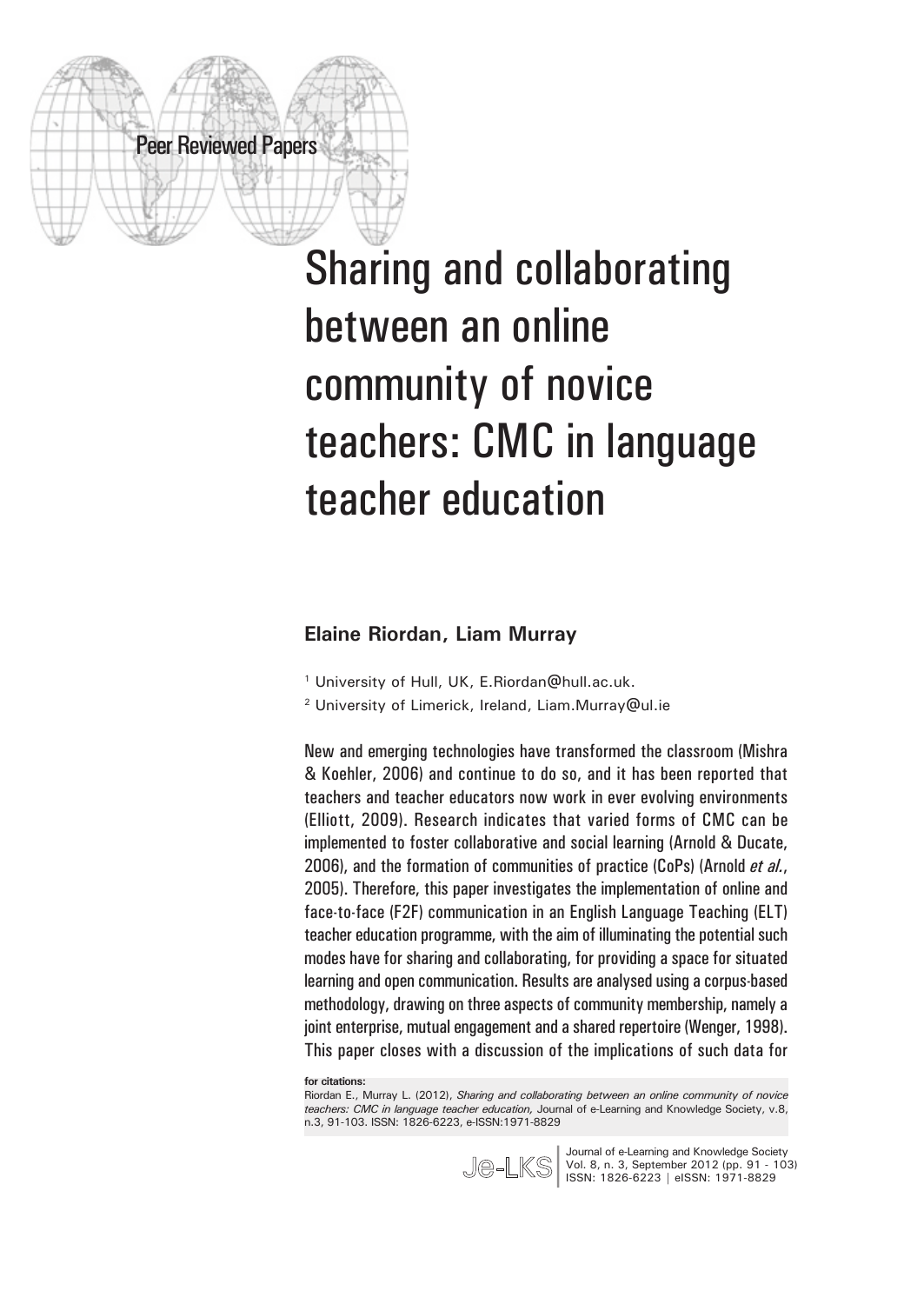Language Teacher Education (LTE) in a technologically-oriented world.

#### 1 Introduction and background

New and emerging technologies are said to have transformed or have the potential to transform classroom practices (Mishra & Koehler, 2006), and it has been reported that learners and teachers are gaining further opportunities with flexibility and interaction being promoted and assuming new forms (Elliott, 2009). Current technologies are advocated for promoting interaction and collaboration (Kamhi-Stein, 2000; Nachmias *et al.*, 2000; Arnold & Ducate, 2006). They have also been shown to foster the formation of Communities of Practice (CoPs)<sup>1</sup> whereby teachers can share information, offer support and advice, and inevitably, learn from each other online (Arnold *et al.*, 2005). This paper situates itself within the realm of open communication in that student teachers work in a reciprocal manner freely sharing their pedagogical experiences, learning from each other and participating in a CoP. This paper draws attention to some of the key results of a three-year study employing F2F, blog, chat and discussion fora interactions with three cohorts of students on an MA in ELT programme, and a peer tutor. Such interactions aimed to facilitate sharing and collaboration, and create a space where situated learning and open communication could blossom. Results are analysed using a corpus-based methodology, drawing on three aspects of CoPs (Wenger, 1998) in order to illustrate how such practices can foster open communication and sharing.

We propose that social and collaborative learning and CoPs intermingle, as through engagement with a CoP, members can learn from each other via discussion and negotiation. The concept of open communication is also intertwined with notions of social learning as the student teachers, within their CoP, can interact, share and openly communicate with each other and the peer tutor. Therefore we have both situated and social learning within CoPs (*Ibidem*). These issues are re-addressed in the analysis section, but the specific details of the research are addressed first.

#### 2 Methodology

The research presented here is a snapshot of a larger project, which uses a variety of data collection techniques, such as questionnaires, interviews, and F2F and online discussions. Data emanating solely from the interactions are presented, although we recognise that results from the questionnaires and interviews would add further weight to relevant findings. The data was collected in the autumn semesters from September to December 2007, 2008 and 2009

<sup>1</sup> CoPs are groups of people with shared goals who strive to promote learning through communication and interactions, with the inherent belief that the community knowledge is greater than an individual member's knowledge (Wenger, 1998).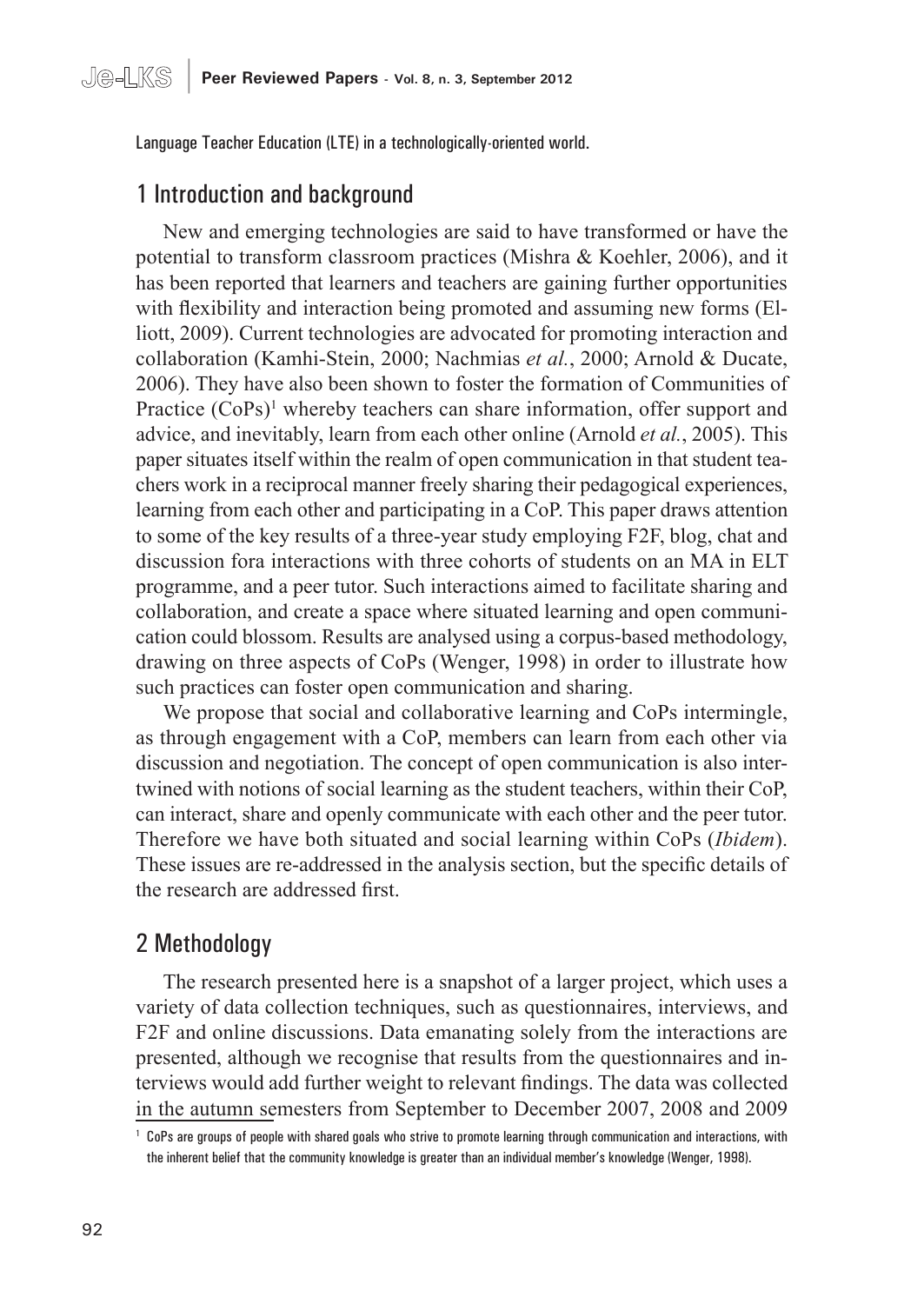from students enrolled in a one-year University MA in ELT programme (the first year being the pilot study)<sup>2</sup>. Once students volunteered to partake, a onehour training session was held whereby they were introduced to the different tools that would be used in the study. The relevant activities and their aims are summarised in Table 1 below.

| . a. dolpation and word oodnit |               |      |      |            |  |
|--------------------------------|---------------|------|------|------------|--|
| <b>Mode</b>                    | Participation |      |      |            |  |
|                                | 2007          | 2008 | 2009 | Word count |  |
| F <sub>2F</sub> 1              |               | 14   | 16   | 50,782     |  |
| F <sub>2</sub> F <sub>2</sub>  |               | 9    | 9    |            |  |
| <b>Blogs</b>                   | 4             |      |      | 18,221     |  |
| Chat                           |               |      | 10   | 7,492      |  |
| Forum                          |               |      | 6    | 6,203      |  |

| <b>TABLE 1</b>               |  |  |  |  |  |
|------------------------------|--|--|--|--|--|
| Participation and word count |  |  |  |  |  |

These corpora were compiled following the criteria set out by Farr et al. (2004) on the Limerick Corpus of Irish English (L-CIE), and were analysed using Wordsmith Tools (Scott, 2004). The means of data analysis chosen for this research is corpus-based discourse analysis as it can combine both quantitative and qualitative analyses through the generation of word lists, keyword lists, and the scrutinisation of concordances. Other studies employing corpus-based techniques for analysing CoPs include Ahmad & Al-Sayed (2006) and Healy (2012). Of more relevance to this study, Vaughan (2010) uses a corpus-based methodology to examine community activities for practising teachers. She draws on frequency lists to analyse the type of language used by the teachers, and concordances to examine pronoun usage in terms of illuminating identity and engagement, as well as salient linguistic features (hedging, politeness, humour and laughter). While her community participants are experienced teachers, compared to the novices in this study, her corpus-techniques and findings are used as a backdrop to inform this study. To date, no studies have been found that employ a corpus-based methodology to analyse online CoPs of teacher interactions. The following section now draws on the use of corpus linguistics in order to dissect the data in terms of learning within CoPs.

<sup>&</sup>lt;sup>2</sup> The pilot study (2007) was very successful in terms of participation and is deemed important for inclusion within the analysis. The methodology employed for the pilot study and the main study was similar, in fact the only minor change was a rewording of some questions, for reasons of clarity, on the questionnaire. We therefore feel justified in our inclusion of the data, and similarly, others argue for the inclusion of pilot study data if it offers valuable data, and if the research design remains stable (van Teijlingen and Hundley, 2001; Altman et al., 2006).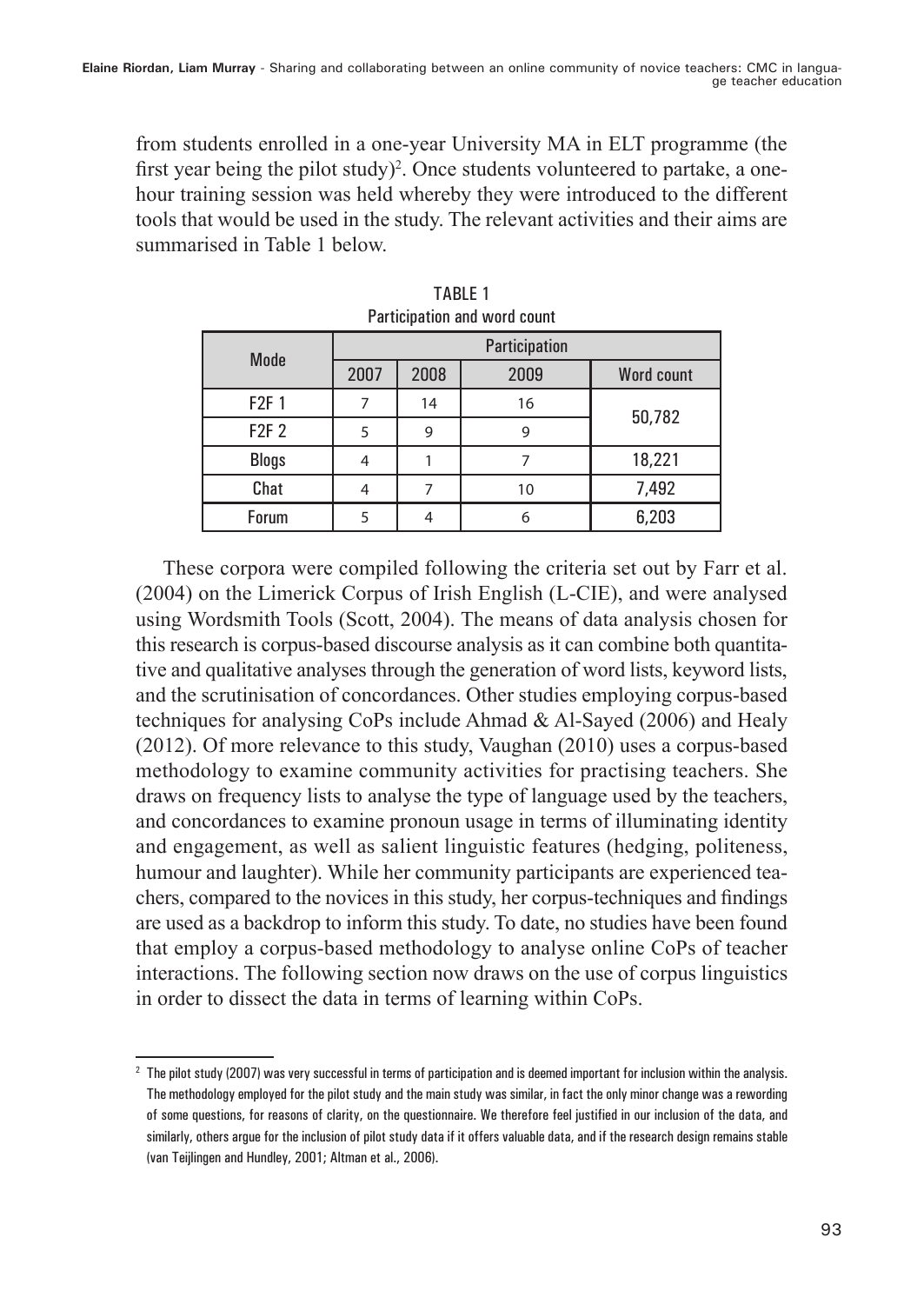# 3 Analysis

# 3.1 CoP Features

Applying the concept of CoPs to this paper is perceived as beneficial as the CoP framework "is part of a social theory of learning in which identity, practice, community, learning and meaning are all interconnected" (Clarke, 2008, p. 35), thus encompassing a variety of pertinent issues at play. We first analyse the data under the three oft-cited aspects of CoPs, namely mutual engagement, a joint enterprise and a shared repertoire (Wenger, 1998; Davies, 2005; Clarke, 2008), before moving into the analysis of how these areas can feed into social and open learning. Due to the limits of such a paper, we focus on one aspect of language for each of the above, although we do make reference to other features that would also prove insightful.

# *Mutual Engagement*

Mutual engagement is the practice of members actively engaging together in the negotiation of meaning, and in turn defining membership (Wenger, 1998). It refers to our own competence as well as the competence of others, our own knowledge and actions as well as the knowledge and actions of others, and the ability to make meaningful connections with what others contribute (*Ibidem*). This thus involves community members engaging in joint activities by building relationships and sharing and learning from each other (Wenger, 2001).

#### **Question words:**

We may assume that for student teachers, mutual engagement is participation within the context of learning to be teachers. In order to illuminate this, we have chosen the use of question words to draw attention to the act of requesting and offering support in order to possibly demonstrate negotiation of meaning. We compare the use of questions in the online and F2F corpus, the results of which are presented below. We have chosen four question words, generated their total occurrence within the corpora, and their actual use as question markers, which we have divided between peer tutor and student teachers.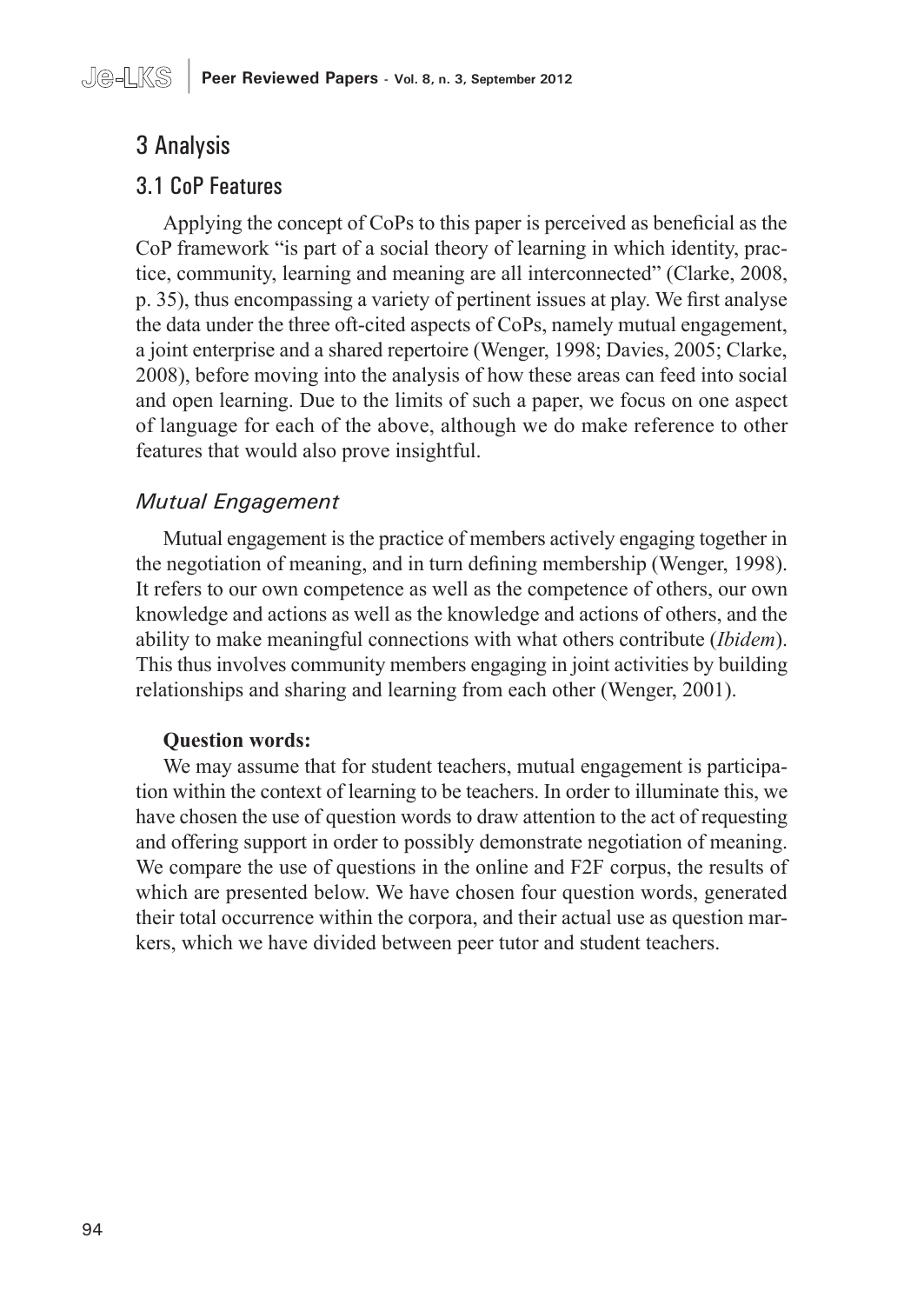**Elaine Riordan, Liam Murray** - Sharing and collaborating between an online community of novice teachers: CMC in language teacher education

| <u>adootion</u> worder in oorpord |              |        |       |            |                        |            |       |            |
|-----------------------------------|--------------|--------|-------|------------|------------------------|------------|-------|------------|
|                                   | F2F (50,782) |        |       |            | <b>ONLINE (31,916)</b> |            |       |            |
|                                   | <b>Total</b> | Actual | Peer  | <b>Sts</b> | <b>Total</b>           | Actual     | Peer  | <b>Sts</b> |
|                                   |              |        | tutor |            |                        |            | tutor |            |
| What                              | 364          | 102    | 83    | 19         | 148                    | 31         | 21    | 10         |
| Why                               | 55           | 18     | 15    | 3          | 38                     | 20         | 12    | 8          |
| Who                               | 77           | 3      | 3     | 0          | 68                     | 5          | 0     | 5          |
| How                               | 172          | 50     | 31    | 19         | 135                    | 50         | 34    | 16         |
| Total                             |              |        | 132   | 41         | <b>Total</b>           |            | 67    | 39         |
| Percentage                        |              |        | 76.30 | 23.70      |                        | Percentage | 63.20 | 36.80      |

TABLE 3 Question words in corpora

What we can see here is that the peer tutor is the one who asks the most questions, therefore signifying her role in mediating the discussion. This is not necessarily a negative outcome as we stipulate that the peer tutor is proving effective at facilitating the discussion, and indeed from previous research on participation levels within the same data, we found that although the peer tutor takes a lot of turns in the discourse, her turns are quite short and thus facilitative (Riordan & Murray, 2010). Clearly, the student teachers are engaged in the discourse, as in F2F they ask questions 23.70% of the time, which rises to 36.80% in the online data. This confirms previous findings that online interactions may offer more in terms of increased student participation (see for example Kern, 1995; Kamhi-Stein, 2000). From investigating the concordance data, there is evidence of the student teachers asking each other questions about teaching, and their MA course in general, asking the peer tutor questions, asking themselves questions (in particular being quite introspective within the blogs), and asking questions for relationship building and affective reasons. On some level, this act of questioning can point to meaning making and negotiation, and although we do acknowledge that these forms are not the only means of question formation, they offer us some clarity in that we can assume that if the student teachers are connecting with each other about the art of teaching then there is evidence of mutual engagement and meaning negotiation.

We are aware that other features may also bring this to light, including for example, response tokens (*mmhm, yeah*) demonstrating engagement and listenership, instances of laughter to signify interpersonal relationships, and verbs in the past tenses to demonstrate narratives. Moreover, mutual engagement could be depicted through the investigation of the pronoun I to implicate personal sharing, examples of agreement and disagreement to illuminate harmony and tension, and levels of participation, which have been attended to previously (Riordan & Murray, 2010).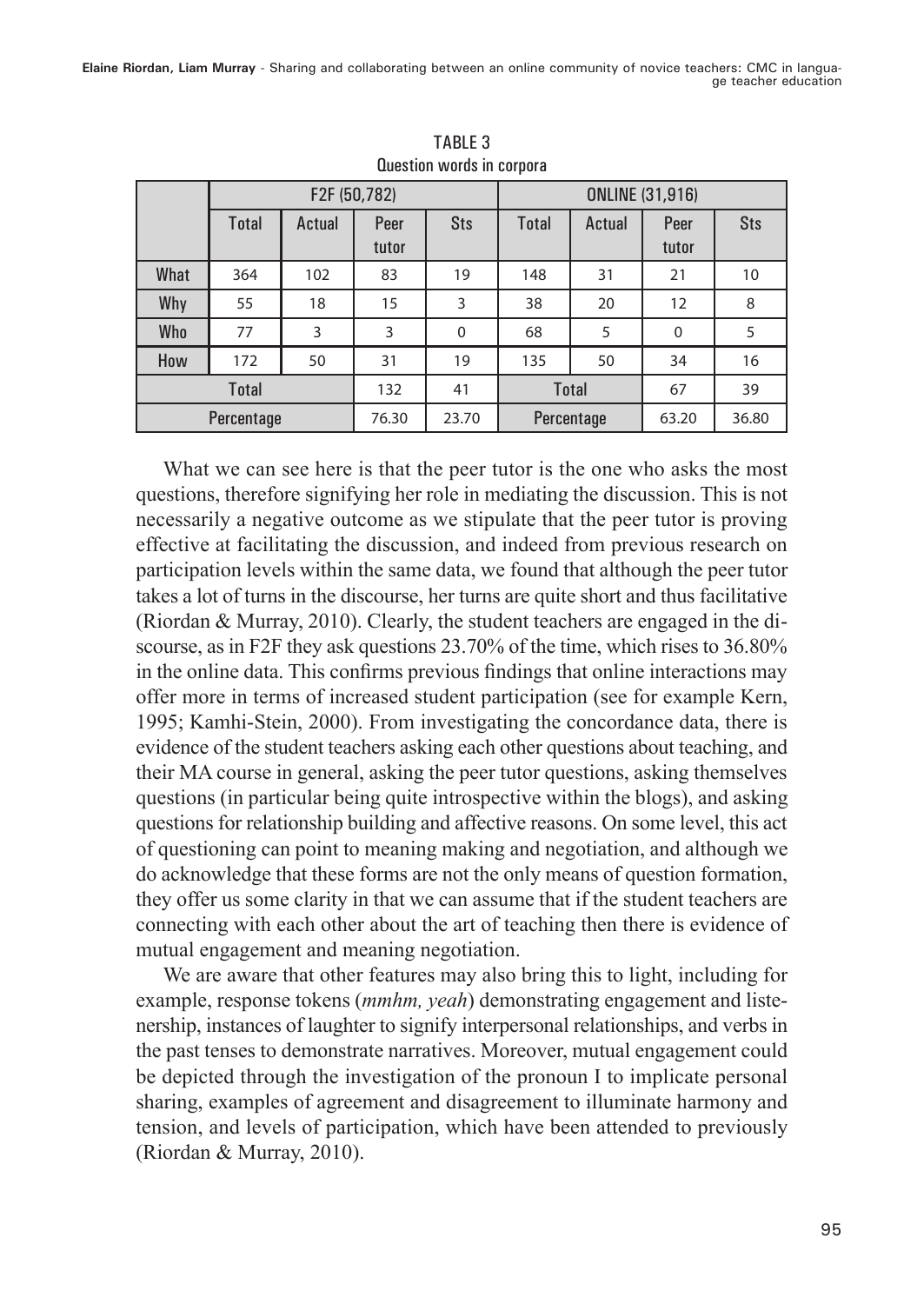#### *A Joint enterprise*

The second dimension of practice within a community is a *joint enterprise*. Wenger mentions three aspects of an enterprise that hold a CoP together, namely that the enterprise results from the process of negotiation and mutual engagement, that members define a joint enterprise through the pursuit of it, and finally, that a joint enterprise is not merely a goal, but it also creates mutual accountability among participants (Wenger, 1998). This has also been referred to as 'the domain' (Wenger, 2001). Davies (2005) suggests that a joint enterprise is complex, in that it is not only an objective, but "it encompasses both any physical outcomes and the process of meaning-making itself" (p. 562); in other words learning to teach is the joint enterprise for the student teachers and identity within the art of teaching is key.

#### **We: Identity with the teaching profession**

For this to be illustrated, we have chosen to focus on the personal pronoun *we* to evaluate how the student teachers define themselves and identify with their joint enterprise. The total occurrences of *we* in the corpus is 517, with 384 of those being used as identity markers. When used as an identity marker, we includes references to the profession of teaching, or the MA programme the student teachers are on, as this itself is their first step in joining such a profession. Most notable here is the significant number of occurrences of *we*  which refer to the teachers identifying themselves with the act of teaching, and thus engaging in their joint enterprise. From closer inspection of the online corpus, although the student teachers often used *we* to refer to themselves as a group of novice teachers, they also expressed themselves in terms of being full members of the community of practising teachers as the following concordances demonstrate:

N Concordance 1 we do now into perspective and can also give us ideas for our teaching...we still don't really know how people learn a second language or even if there 2 see the different culture of the people and know that many of the methods we use in the classroon here need to be adapted for use in Asian countries. however, we also should not focus on methods solely to the extend that we "forget" about our students. Cultural awareness is the first step and then 4 teacher should be a motivator, stimulator, inspirer and even a provocateur. We should be able to challenge students' minds, thus encourage 5 respond well to some activities and not so well to others. The more in touch we are with the culture of our learners, the easier it is for us as teachers to 6 nteresting! Its great to think that we are all intelligent in some way and that we as teachers need to move away from conventional ways of showing 7 can learn how to avoid traps, by k nowing stuff or preparing better to lesson we might become better teachers ;) I think it wou ... : (LATERS! I agree with Witch's comment. We are teaching grammar. I feel like in the earlier stages we might take a 9 ook later and tell the student later after I've checked it ...thats part of how we learn as teachers...its impossible to keep all those rules in your head all the rules... we are teaching English not grammar afterall.. we as teachers shouldnt underestimate Ss knowledge of grammar, thats 11 is used and can extrapolate back from first principles to the rules ... we are teaching English not grammar afterall... we as teacher 12 of learning a language and the different theories for how we acquire it can we develop an effective teaching style. well, som

Fig. 1 - Concordance of We: Online

In particular here, lines 6, 7, 9 and 10 specifically show the pronoun we being used with the category of teaching. This may signify that a joint enter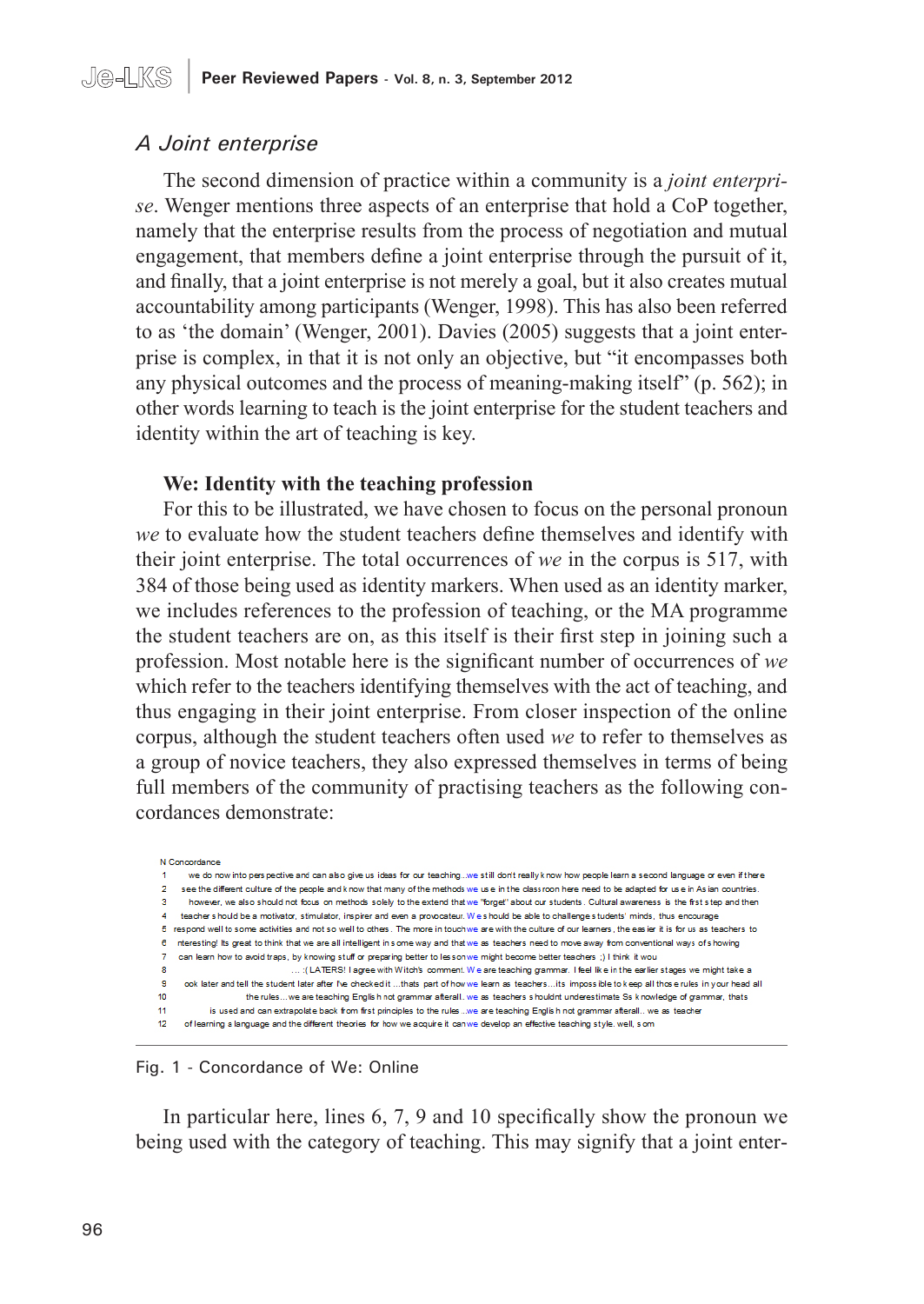prise does exist for the student teachers, in that they are learning and working with each other to cope throughout their MA programme, as well as to develop and grow as teachers in the broader sense. As well as engaging in their joint enterprise, one might hope that through this identity positioning, the student teachers are learning from other teachers' identities in the same group, which can in turn strengthen their association with the CoP. Similarly, as can be seen in Figure 2 below, in F2F there is evidence of identification with the MA course (lines 1, 6 and 9), and the practice of teaching (lines 7, 8, 11 and 12), however there are also examples of them referring to themselves as trainee teachers, thus aligning themselves with the practice, and possibly placing themselves on the trajectory to full membership (lines 2, 3, 4, 5 and 10).

| N Concordance |                                                                                                                                                                  |
|---------------|------------------------------------------------------------------------------------------------------------------------------------------------------------------|
|               | thing after another climbing on there was not time and it was really only when we stopped with the lectures in December I had time to sit and think about        |
|               | Main teacher they know them as well they know we're training. Fifty f                                                                                            |
|               | Mmhm. + and if you remember that we are still learning until the very day we finish and for years and years after                                                |
|               | Mmhm. + you know we're not we're not teachers not yet anyway you know some of us are working or might have                                                       |
| 5             | . Yeah. Because we are we are here to be trained+ Mmhm.                                                                                                          |
| 6             | chool or where ver+ Mm. +you're we've been going through teaching practice here trying to bring in all different                                                 |
|               | sure whether to=. And the thing is as well us as teachers we don't have the perfect definition it's very very difficult to get the perfect                       |
| 8             | any teacher whereas am listening skills and speaking skills are something that we have in the baggage of our teaching. And they t                                |
| 9             | . It was different this semester cos I because we had to teach the grammar and I did find like the conditionals that we had to                                   |
| 10            | know like+ Yeah. +we're a part of the process as well it's not just teachers begin perfect I mean                                                                |
| -11           | omething I do notice and I I constantly kind of try to remind myself as much as we try to be a best teacher I just don't think it's right to forget about studen |
| 12            | an compare different varieties yeah. And the rules that we teach them 'this is how we say it' and then it's totally different laugh                              |
|               |                                                                                                                                                                  |

Fig. 2 - Concordance of We: F2F

One may conclude that the majority of cases are being used by the student teachers to align themselves with the teaching profession, who are thus engaging in a joint enterprise and learning from each other while negotiating their identities. One may also acknowledge that features which merit further analysis include for example 2nd and 3rd person pronouns (*you, they, them*) possibly being used by the student teachers to refer to their students, and the investigation of lexical words to extrapolate the topics of discussion in the interactions in a more universal sense.

# *A Shared repertoire*

The third dimension of practice within a community is a *shared repertoire*  (Wenger, 1998), which includes words, stories, gestures, and certain ways of doing things that have become part of the community and are inherent in its practice. It is also known as 'the practice', which is in essence the result of mutual engagement within a joint enterprise (Davies, 2005). In relation to this, Appendix A depicts the top 50 most frequent content words (nouns, verbs, adjectives and adverbs) within each corpus. Immediately, the most striking feature is the presence of metadiscourse, the tools used to talk about their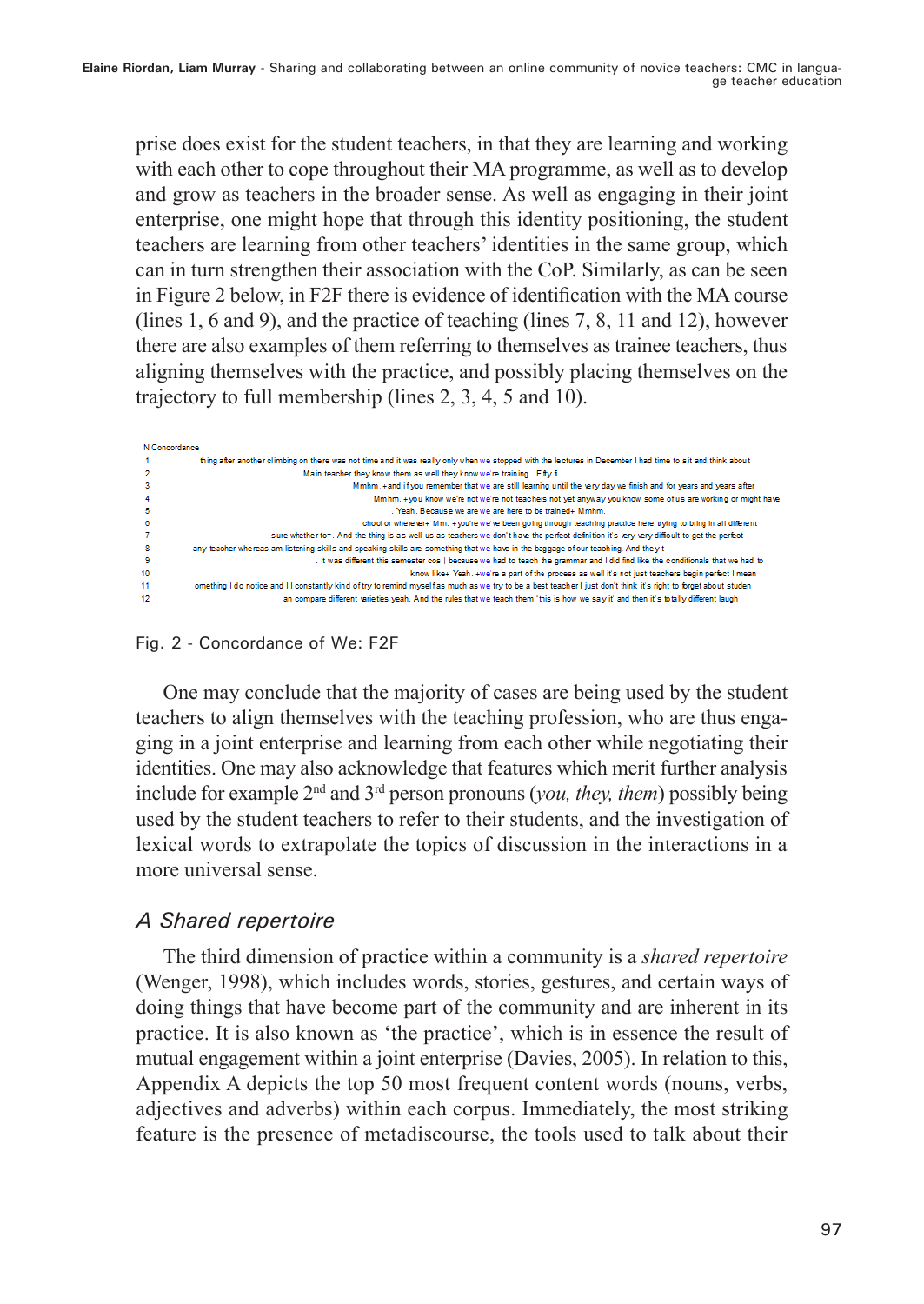trade (teaching). Tokens highlighted in grey in the appendix are the features associated with the art of teaching, which appear to make up a lot of the words in the top 50 of each corpus. This shared knowledge of technical discourse demonstrates the focus of the conversations, and the mutual understanding these members have regarding pedagogy. Other features such as shared stories, insider jokes, and routines could also demonstrate a shared repertoire, but are beyond the scope of this paper.

From this section, we have determined features which point to the formation and practices of CoPs, which is our first step in the examination of social learning. The final section of the analysis now attempts to investigate open communication and sharing to further exemplify our arguments.

#### 3.2 Sharing and Open Communication

Using the wordlist in Appendix A, we have isolated other aspects that may point to social learning (highlighted in grid form). Firstly, there are frequent affective devices, possibly indicating stance and interpersonal engagement. These include, for example, *like*, and *feel*. Furthermore, we have evidence of evaluation (*good, very, different, interesting* and *really*), and we also have a number of cognitive words, perhaps implying meaning making and negotiation (*think, find* and *know*). What is a particularly welcome finding is the frequency of question words which was mentioned previously (*how* and *why*), and possible evidence of meaning making in the appearance of agree. There are also numerous instances of teachers telling stories, and giving advice from previous experience, one example which is presented below. This concerns the anxiety one teacher is experiencing regarding her first time being in the classroom, and how the other teachers support her:

#### **Extract1: F2F1 2008**

<Guessgold> Yeah what if you just kinda blank like?

<Kimwho> Yeah.

<Guessgold> +just like you know freak out you don't know what to do or wha-

tever? what happens then?

<Amandahuginkiss> You just be flexible and.

<Eileen> You just keeping talking.

 $\leq$ Leon> Ask the student to say something  $\leq$ SE> laughing  $\leq$ /SE>.

<Amandahuginkiss> Yeah or just say sit quietly amongst yourselves until you figure you're going to say.

<Homersimpson> You know like have kinda exercises or something to fall back on cos that actually does happen when you're just going on+ <Peer Tutor> Mm.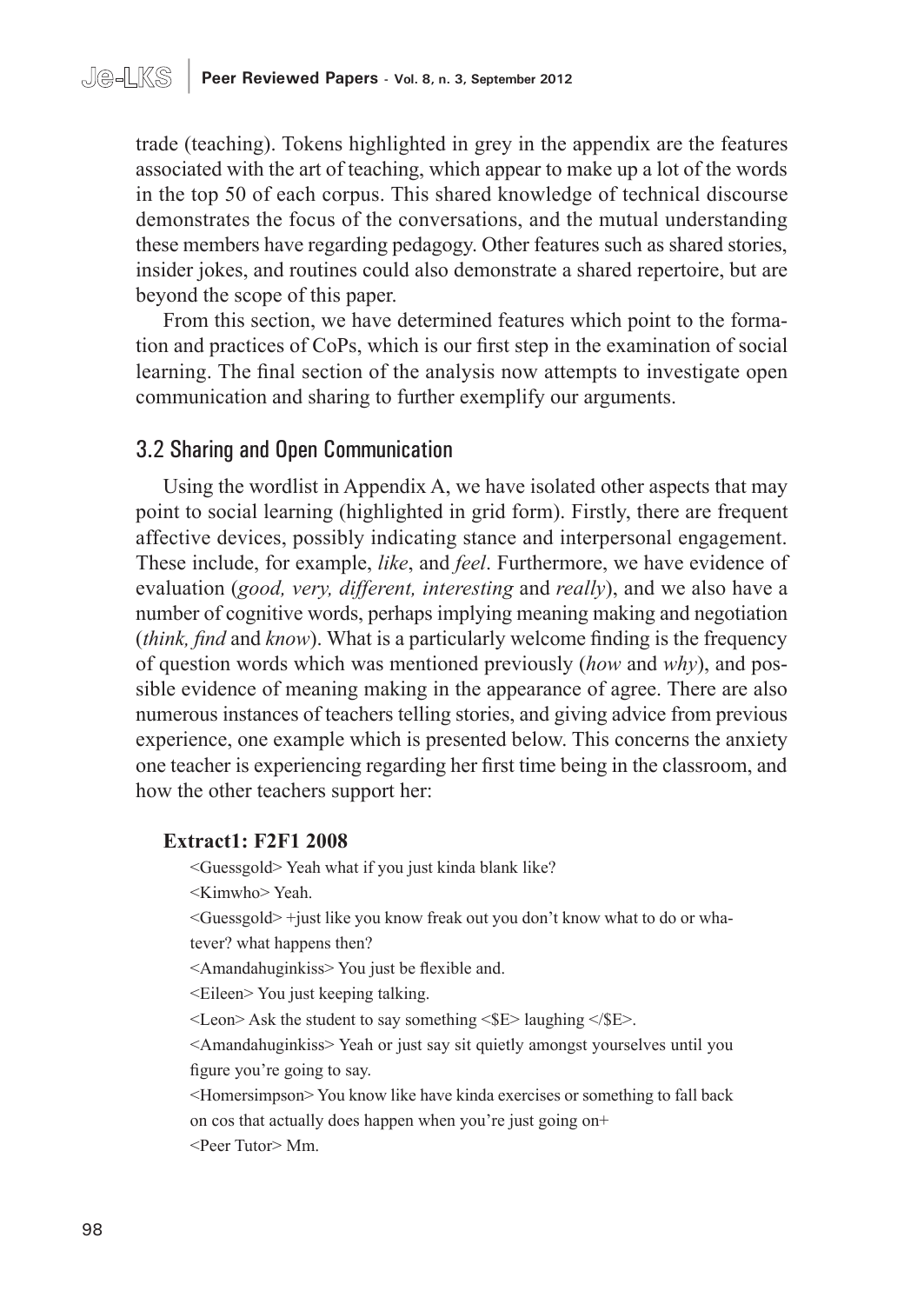<Homersimpson> +sometimes like you can't speak you know cos like I can't continue speaking all the time so I need them to do something I mean just to have something there for back up.

<Leon> Yeah have something up your sleeve.

 $\leq$ Thecoolness> Bag of tricks  $\leq$ SE> laughing  $\leq$ /SE>.

<Eileen> Big back of tricks absolutely.

Here we see the sharing of advice and tips, and some student teachers putting the less experienced at ease regarding teaching, thus offering emotional support. One other issue to be discussed in relation to open communication is the presence of the peer tutor. What was noticed within the blogs, and the F2F in particular was that the student teachers complained a lot (the tasks in chat and discussion forums were more controlled, and therefore students stayed on topic more). They did so about their MA course, the lecturers, their students, and it is felt that if such conversations were held with a lecturer rather than a peer tutor that such free flowing and open interaction would not have occurred. Further to this, there were many instances where the student teachers asked for clarification that the lecturers would not have access to the data, and this adds weight to the suggestion that they felt at ease within the environment. Unfortunately, within the limits of this paper, we do not have scope to present this, although it is an issue which warrants further scrutiny. There is however, evidence of the student teachers interacting with each other in a reciprocal manner; both cognitively and affectively sharing and evaluating their experiences.

# Discussion and Conclusions

We can thus deduce that both the online and F2F interactions provide a space for social learning, interacting and communicating within a CoP. There is evidence of question formation, and thus meaning making; identity formation within the teaching community; and the use of specific language that those in a CoP can relate to. While we have tentatively demonstrated that the student teachers did have the opportunity to discuss issues they may not have had the chance to talk about otherwise, we have not at this point discussed the merits the varied tools have for certain interactional aspects. For example, while chat discussions are reported to be fitting for social functions (Lapadat, 2002), it is the asynchronous forum which is celebrated for reflection and cognition (Szabo & Schwartz, 2011); and while F2F conversations are known to be useful for sharing, learning and collaborating, the use of online tools overall might not only provide another means of interaction, but may also offer more in terms of anonymity, openness (Wickstrom, 2003), and in turn a closer reflection of reality. These are just some of the issues that need further expansion.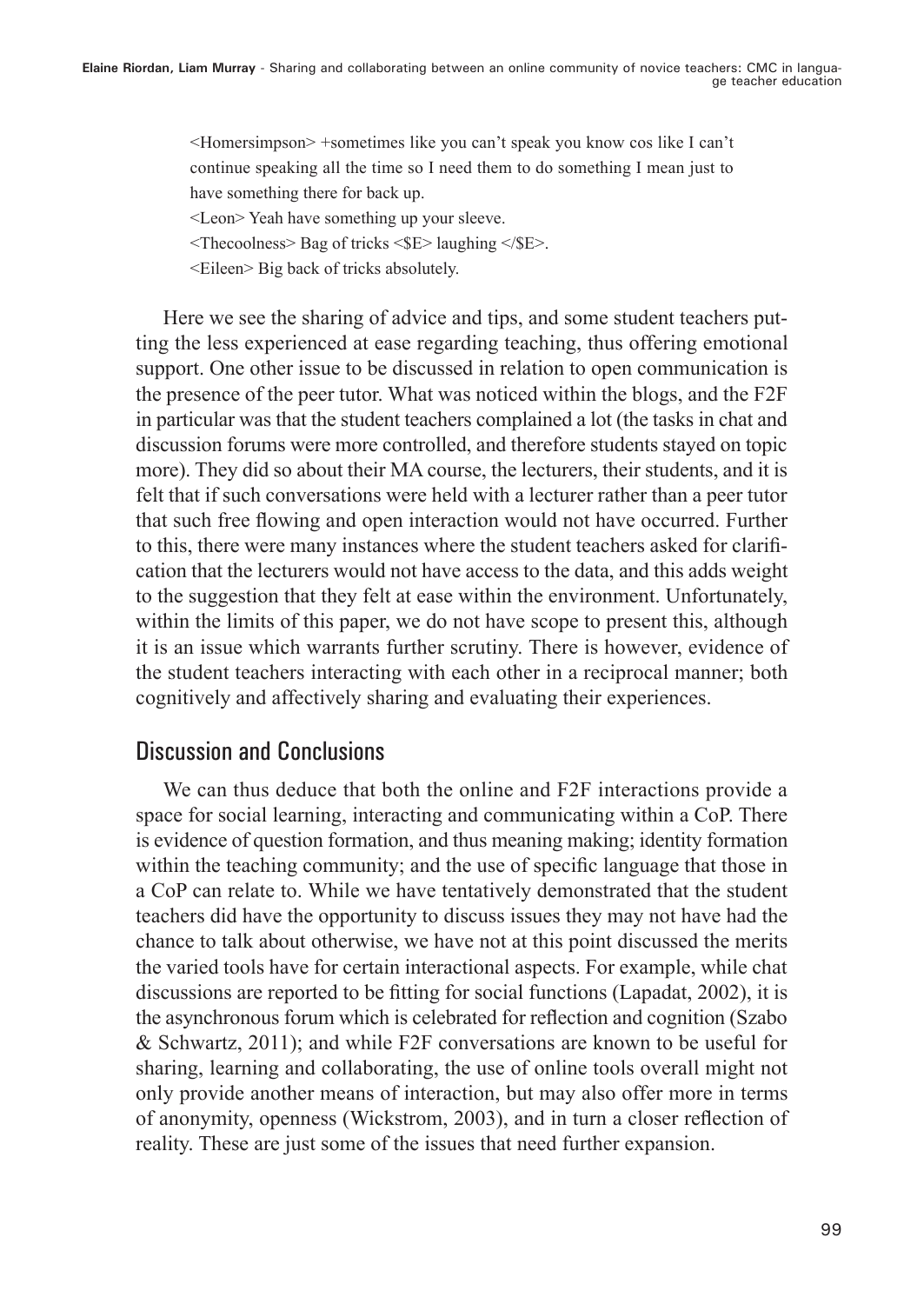To close this discussion, we would like to draw attention to something noted as far back as 1995, when Kern said that CMC "is not a panacea for language acquisition, nor is it a substitute for normal classroom discussion. What it does offer is a powerful means of restructuring classroom dynamics and a novel context for social use of language" (p. 470). Our findings continue to echo this important insight. What we can therefore confirm is that CMC breaks boundaries of location and time and allows students and teachers to work in ways that previously were just not as feasible. This is not only useful for language students who can, for example, interact with native peers, but also for language teachers, as CMC can be used for greater effect to boost current and future teachers' knowledge base and professional development (Arnold *et al.*, 2005).

# **REFERENCES**

- Ahmad K., Al-Sayed R. (2006), *Communities of practice and the special language 'ground'*, in: Coakes, E. & Clarke, S. (eds), Encyclopedia of Communities of Practice in Information and Knowledge Management. 77-88, London, Idea Group.
- Altman D., Burton N., Cuthill I., Festing M., Hutton J., Playle L. (2006), *Why do a pilot study?*. NC3Rs Experimental Design Working Group, URL: http://www.nc3rs.org. uk/downloaddoc.asp?id=400 (accessed on 7th February 2012).
- Arnold N., Ducate L. (2006), *Future foreign language teachers' social and cognitive collaboration in an online environment*, Language Learning and Technology, 10  $(1), 42-66.$
- Arnold N., Ducate L., Lomicka L., Lord G. (2005), *Using Computer-mediated communication to establish social and supportive environments in teacher education*, CALICO Journal, 22 (3), 537-565.
- Clarke M. (2008), *Language Teacher Identities. Co-constructing Discourse and Communities*, Clevedon, Multilingual Matters.
- Davies B.L. (2005), *Communities of practice: Legitimacy not choice*, Journal of Sociolinguistics, 9 (4), 557-581.
- Elliott D. (2009), *Internet technologies and language teacher education*, in: Thomas M. (ed), Handbook of Research on Web 2.0 and Second Language Learning. 432- 450, Hershey, IGI Global.
- Farr F., Murphy B., O'Keeffe A. (2004), *The Limerick corpus of Irish English: Design, description and application*, Teanga, 21, 5-29.
- Healy M. (2012), *A corpus-based exploration of building repertoire, linguistically shared and specific, in the hotel management training sector*, Inter-Varietal Applied Corpus Studies (IVACS) Conference, UK, Leeds, 21st -22nd June.
- Kamhi-Stein L.D. (2000), *Looking to the future of TESOL teacher education: Web-*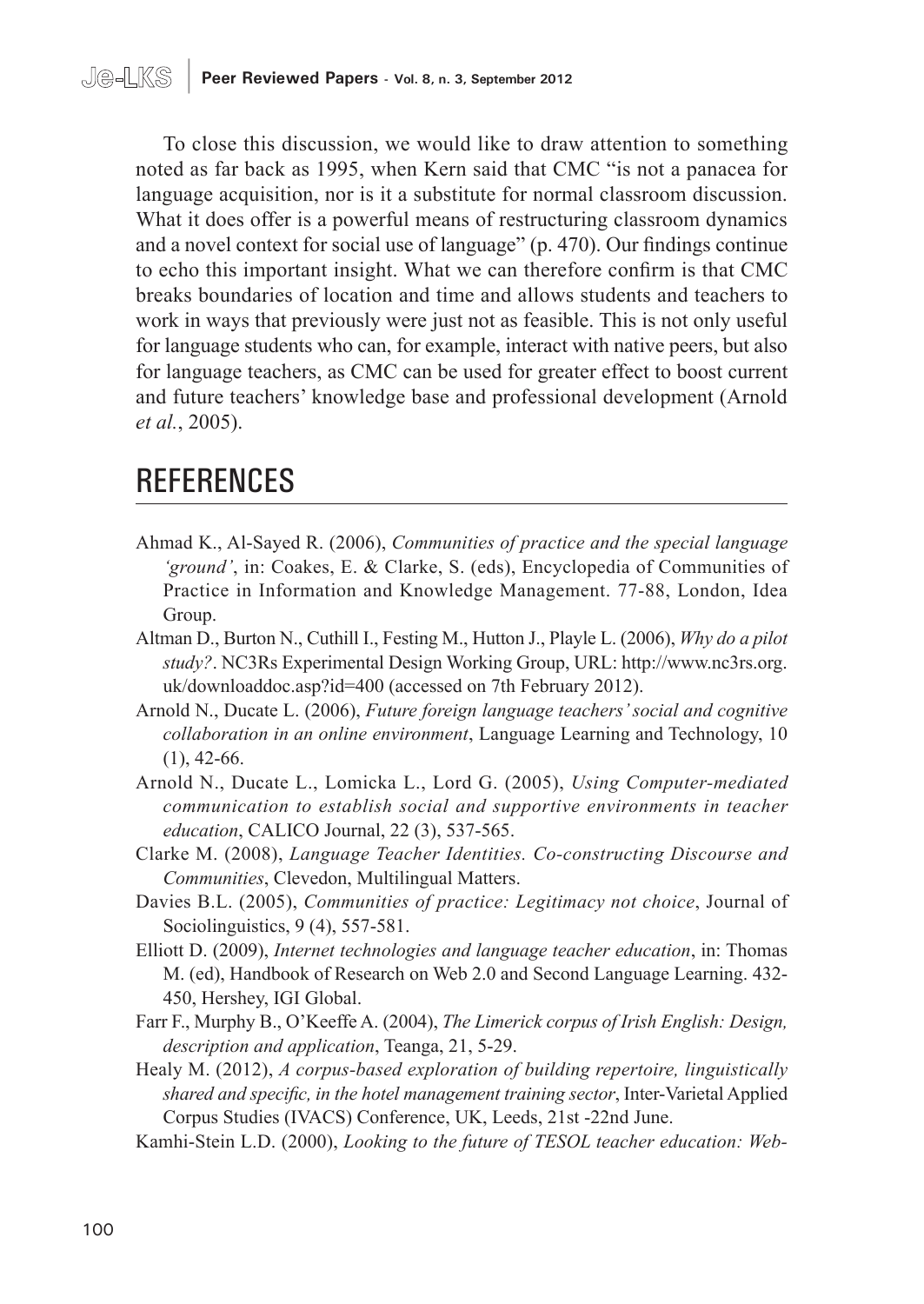*based bulletin board discussions in a methods course*, TESOL Quarterly, 34 (3), 423-455.

- Kern R.G. (1995), *Restructuring classroom interaction with networked computers: Effects on quantity and characteristics of language production*, The Modern Language Journal, 79 (4), 457-476.
- Lapadat J.C. (2002), *Written interaction: A key component in online learning*, Journal of Computer-Mediated Communication, 4.
- Mishra P., Koehler, M. (2006), *Technological pedagogical content knowledge: A framework for teacher knowledge*, Teachers College Record, 108 (6), 1017-1054.
- Nachmias R., Mioduser D., Oren A., Ram J. (2000), *Web-supported emergentcollaboration in higher education courses*, Educational Technology & Society, 3 (3), 94-104.
- Riordan E., Murray L. (2010), *A corpus-based analysis of online synchronous and asynchronous modes of communication within language teacher education*, Classroom Discourse, 1 (2), 181-198.
- Scott M. (2004), Wordsmith Tools Version 4.0, Oxford, Oxford University Press.
- Szabo Z., Schwartz J. (2011), *Learning methods for teacher education: The use of online discussions to improve critical thinking*, Technology, Pedagogy and Education, 20, 79-94.
- van Teijlingen E.R., Hundley V. (2001), *The importance of pilot studies*, Social Research Update, Department of Sociology, University of Surrey (Winter), URL: http://sru. soc.surrey.ac.uk/SRU35.html (accessed on 7th February 2012).
- Vaughan E. (2010), *Just say something and we can all argue then: Community and identity in the workplace talk of English language teachers*, PhD Dissertation, Mary Immaculate College, Limerick, Ireland.
- Wenger E. (1998), *Communities of Practice. Learning, Meaning, and Identity*, Cambridge, Cambridge University Press.
- Wenger E. (2001), *Supporting communities of practice. A survey of community-oriented technologies*, Report to the Council of CIOs of the US Federal Government, URL: http://www.ewenger.com/tech/ (accessed on 10th April 2008).
- Wickstrom D. (2003), *A 'funny' thing happened on the way to the forum: A teacher educator uses a web based discussion board to promote reflection, encourage engagement, and develop collegiality in preservice teachers*, Journal of Adolescent and Adult Literacy, 46, 414-423.

#### APPENDIX Top 50 content words across corpora3

| DI OOO | ∩Н∆Т    | <b>FORUM</b> | <b>FOF</b><br>-- |
|--------|---------|--------------|------------------|
| CA.    | GRAMMAR | د٦           |                  |

<sup>&</sup>lt;sup>3</sup> Tokens highlighted in light grey are the features associated with the art of teaching, for example metadiscourse. Those highlighted in dark grey illustrate social learning, for example, affective, cognitive and evaluative devices.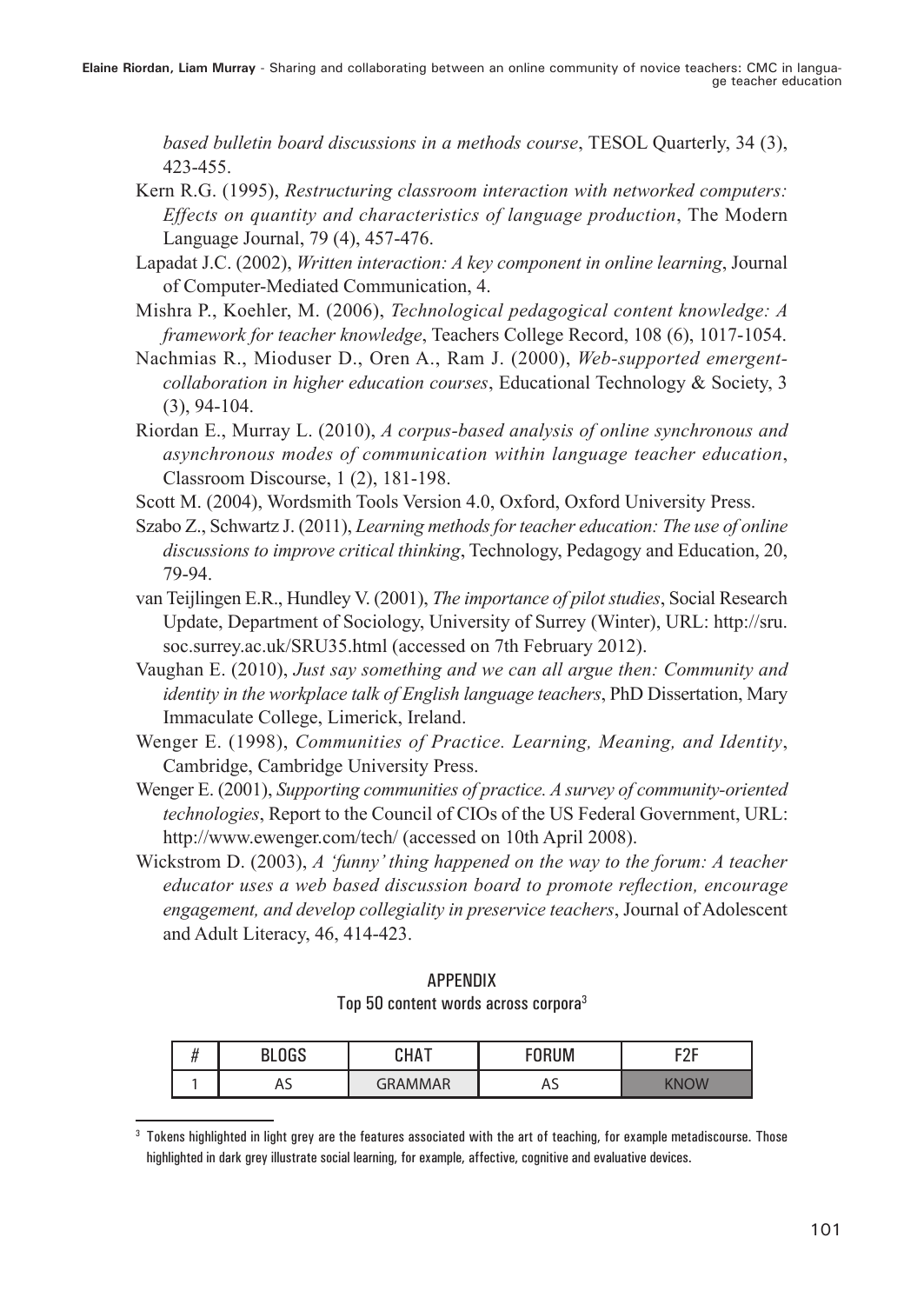$J@$ - $LK$  $S$ 

| #  | <b>BLOGS</b>     | <b>CHAT</b>      | <b>FORUM</b>         | F <sub>2F</sub>  |
|----|------------------|------------------|----------------------|------------------|
| 2  | <b>BE</b>        | <b>THINK</b>     | <b>LEARNING</b>      | LIKE             |
| 3  | <b>STUDENTS</b>  | BE               | <b>THINK</b>         | SO.              |
| 4  | <b>CLASS</b>     | <b>TEACHING</b>  | <b>BE</b>            | <b>THINK</b>     |
| 5  | <b>GOOD</b>      | SO.              | <b>TEACHING</b>      | JUST             |
| 6  | <b>HOW</b>       | AS               | <b>DIFFERENT</b>     | ВE               |
| 7  | SO               | <b>HOW</b>       | <b>STUDENTS</b>      | <b>THERE</b>     |
| 8  | <b>THINK</b>     | <b>GOOD</b>      | LANGUAGE             | AS               |
| 9  | <b>TEACHING</b>  | LANGUAGE         | THERE                | <b>WELL</b>      |
| 10 | <b>TEACHER</b>   | <b>STUDENTS</b>  | SO                   | THEN             |
| 11 | <b>THERE</b>     | <b>KNOW</b>      | <b>METHODS</b>       | <b>TEACHING</b>  |
| 12 | <b>LIKE</b>      | <b>AGREE</b>     | <b>METHOD</b>        | <b>REALLY</b>    |
| 13 | ALSO             | <b>THANKS</b>    | ALSO                 | <b>KIND</b>      |
| 14 | <b>TIME</b>      | JUST             | <b>VERY</b>          | <b>HOW</b>       |
| 15 | LANGUAGE         | <b>THEORY</b>    | <b>GOOD</b>          | <b>GOING</b>     |
| 16 | <b>FEEL</b>      | <b>PRACTICE</b>  | <b>AGREE</b>         | <b>CLASS</b>     |
| 17 | <b>VERY</b>      | <b>LIKE</b>      | <b>TEACHER</b>       | <b>STUDENTS</b>  |
| 18 | JUST             | <b>QUESTION</b>  | <b>WAY</b>           | <b>GET</b>       |
| 19 | <b>NOW</b>       | <b>WAY</b>       | <b>LIKE</b>          | SAY              |
| 20 | <b>CLASSES</b>   | <b>LEARNING</b>  | <b>USE</b>           | <b>WAY</b>       |
| 21 | <b>LESSON</b>    | <b>DIFFERENT</b> | <b>LEARNERS</b>      | <b>TIME</b>      |
| 22 | <b>EVEN</b>      | <b>TEACHERS</b>  | <b>CULTURE</b>       | <b>VERY</b>      |
| 23 | LAST             | <b>TOO</b>       | <b>HOW</b>           | MEAN             |
| 24 | <b>STUDENT</b>   | WELL             | <b>METHODOLOGIES</b> | UP               |
| 25 | <b>BEING</b>     | <b>SYSTEMS</b>   | <b>THEORY</b>        | <b>DIFFERENT</b> |
| 26 | <b>KNOW</b>      | <b>TAUGHT</b>    | <b>CULTURES</b>      | GO               |
| 27 | <b>ONLY</b>      | <b>ENGLISH</b>   | <b>LEARN</b>         | <b>ACTUALLY</b>  |
| 28 | <b>TEACHERS</b>  | <b>LESSON</b>    | <b>TAUGHT</b>        | <b>GOOD</b>      |
| 29 | <b>WAY</b>       | <b>VERY</b>      | <b>IDEAS</b>         | <b>PEOPLE</b>    |
| 30 | WELL             | YES              | <b>INTERESTING</b>   | <b>DOING</b>     |
| 31 | UP               | <b>APPROACH</b>  | <b>THEORIES</b>      | <b>LESSON</b>    |
| 32 | GET              | <b>FEEL</b>      | <b>USED</b>          | <b>NOW</b>       |
| 33 | MAKE             | <b>THERE</b>     | <b>APPROACH</b>      | <b>THINGS</b>    |
| 34 | <b>DIFFERENT</b> | <b>CLASS</b>     | <b>FIND</b>          | THING            |
| 35 | LEARN            | TEACH            | <b>PEOPLE</b>        | <b>GONNA</b>     |
| 36 | <b>TOO</b>       | <b>WHY</b>       | <b>PRACTICE</b>      | GRAMMAR          |
| 37 | <b>PEOPLE</b>    | BOOK             | <b>SOCIAL</b>        | <b>EVEN</b>      |